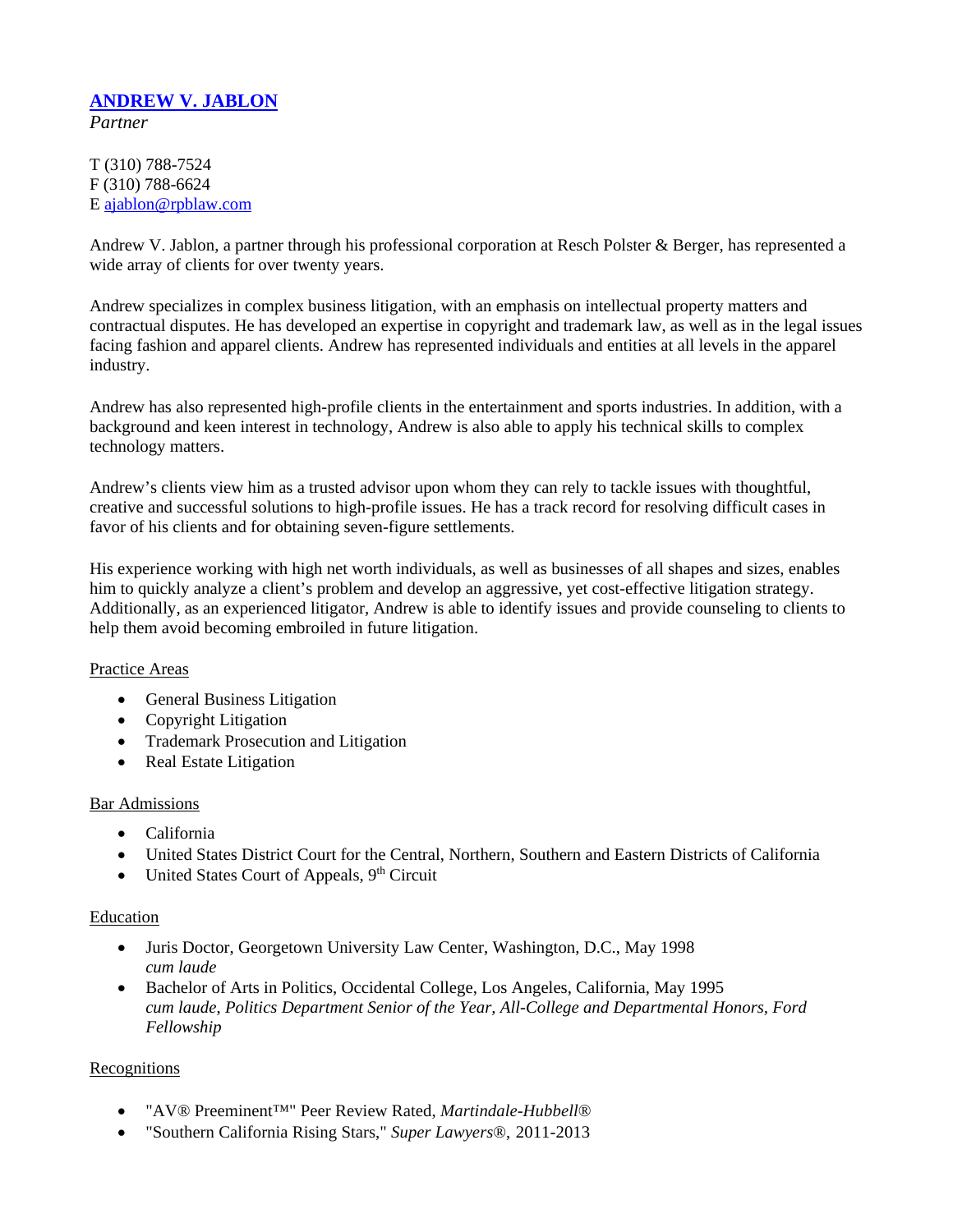### Professional Associations & Memberships

- Los Angeles County Bar Association
- Beverly Hills Bar Association

## News & Publications

- Andrew Jablon Quoted in Sports Illustrated on Odell Beckham Jr's Case Andrew Jablon quoted in Sports Illustrated regarding his representation of NFL Wide Receiver Odell Beckham Jr. against claims of assault, negligence, interference with prospective economic advantage, and defamation. To read the full article, click here: https://www.si.com/nfl/2018/08/11/odell-beckham-giants-extortion-nikehollywood
- Andrew Jablon and Stacey Knox Quoted in New York Post on \$1 Million Extortion Plot Against Odell Beckham Jr. – Andrew Jablon and Stacey Knox quoted in New York Post regarding a \$1 million extortion plot against their client, NFL Wide Receiver Odell Beckham Jr. Their suit states, "As one of the most famous athletes in the country, Mr. Beckham presents an enticing target for shakedown artists." To read the full article, click here: https://nypost.com/2018/07/30/odell-beckham-jr-says-hesthe-victim-of-extortion-plot/
- "God Mail": Authentication and Admissibility of Electronic Mail in Federal Courts. Georgetown University's The American Criminal Law Review, Summer, 1997
- The Twelfth Survey of White Collar Crime: Computer Crimes. Georgetown University's The American Criminal Law Review, Winter, 1997

## Representative Matters

- Represented NFL Wide Receiver Odell Beckham, Jr. against claims of assault, negligence, interference with prospective economic advantage, and defamation.
- Represented fabric printer in dispute against L.A. Printex, who was alleging infringement of over thirty (30) copyrighted designs. After preemptively suing for breach of an oral license, first chaired a bench trial, securing judgment in client's favor for \$650,000 and a finding that the client had an oral license.
- Represented billion dollar technology company in an action former customer, securing a \$1 milliondollar judgment.
- Represented Canadian distribution company in its claim against The Honest Company, Inc. for breach of a distribution agreement and fraud.
- Represented an organic electronic cigarette liquid manufacturer in a trademark suit brought by Virgin Enterprises, resulting in a favorable settlement whereby our client could continue using "virgin" as part of its overall name.
- Represented bio-diesel additive company in dispute with the California Air Resources Board regarding its improper approval of a competitor's product.
- Represented film producer in dispute with his partner, where the partner was attempting to have the client judicially dissociated from their Limited Liability Company.
- Represented technology company in its dispute with a terminated employee who alleged breach of contract and religious discrimination. Resolved the matter by way of a favorable settlement for the client.
- Represented New York based apparel manufacturer in trademark dispute before the Trademark Trials and Appeals Board, where a competitor was seeking to cancel the client's mark on grounds of abandonment. Secured a voluntary dismissal of the cancellation proceedings shortly before commencement of the trial period.
- Represented numerous apparel manufacturers in connection with Proposition 65 claims, all of which were expeditiously, and cost effectively resolved.
- Represented real estate investor accused of participating in a fraudulent transfer of several million dollars. Resolved by way of a favorable settlement for the client.